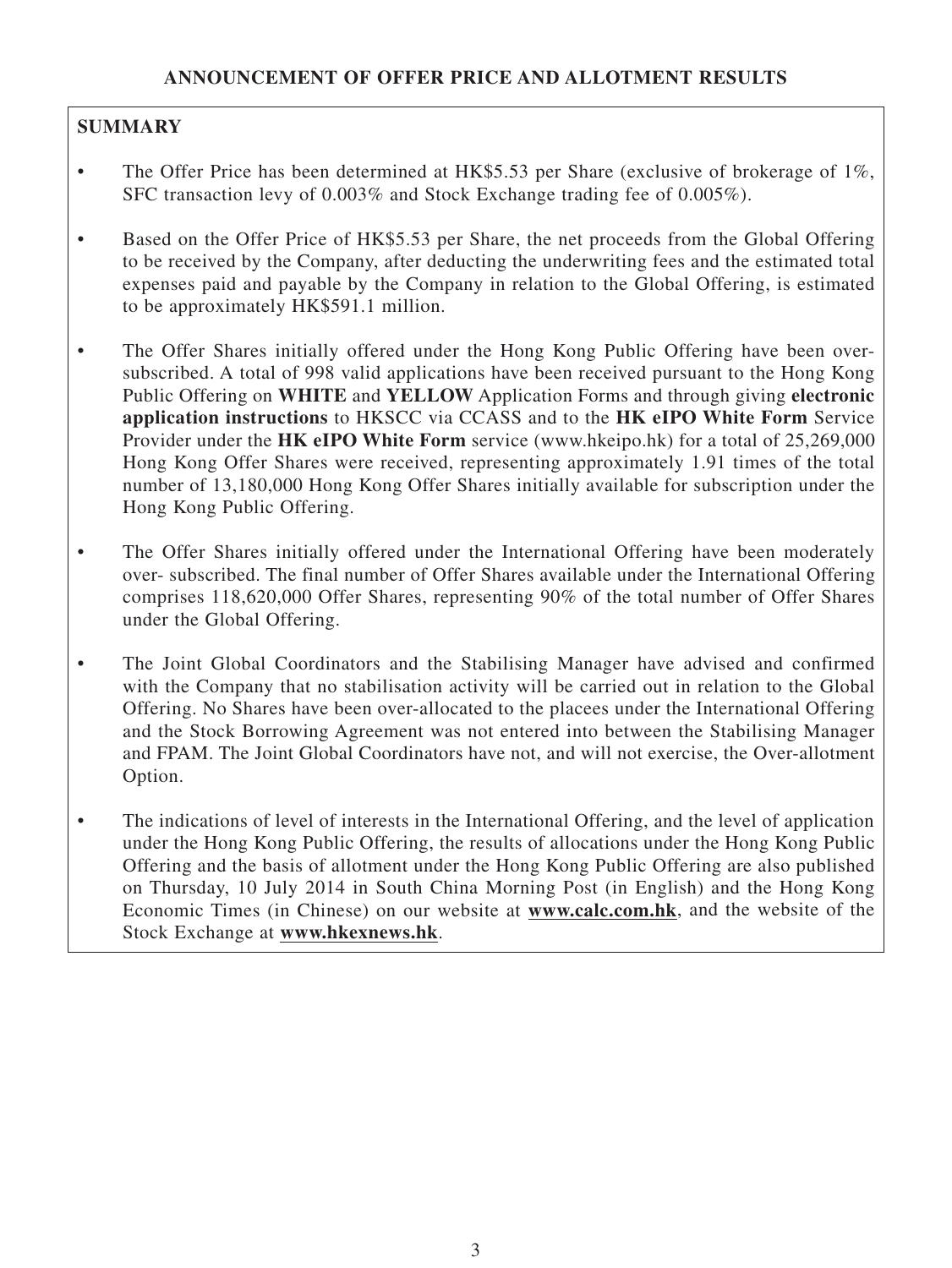- The results of allocations and the Hong Kong identity card/passport/Hong Kong business registration numbers of successful applicants (where appropriate) under the Hong Kong Public Offering will be made available at the times and date and in the manner specified below:–
	- the website of the Company at **www.calc.com.hk** on Thursday, 10 July 2014, and the website of the Stock Exchange at **www.hkexnews.hk** by no later than 8:00 a.m. on Thursday, 10 July 2014;
	- from the Hong Kong Public Offering results of allocations website at **www.tricor.com.hk/ipo/result** with a "search by ID" function on a 24-hour basis from 8:00 a.m. on Thursday, 10 July 2014 to 12:00 midnight on Wednesday, 16 July 2014;
	- from the Hong Kong Public Offering allocation results telephone enquiry line by calling 3691 8488 between 9:00 a.m. and 6:00 p.m. from Thursday, 10 July 2014 to Tuesday, 15 July 2014 (excluding Saturday, Sunday and public holiday in Hong Kong); and
	- Special allocation results booklets setting out the results of allocations will be available for inspection during opening hours from Thursday, 10 July 2014 to Saturday, 12 July 2014 at all the receiving bank branches and the sub-branches at the addresses set out in the paragraph "Results of Allocations" in this announcement.
- Applicants who have applied for 1,000,000 Hong Kong Offer Shares or more and are wholly or partially successfully allocated Hong Kong Offer Shares and have provided all information required by their **WHITE** Application Forms and applicants who have applied for 1,000,000 Hong Kong Offer Shares or more through the **HK eIPO White Form** service by submitting an electronic application to the **HK eIPO White Form** Service Provider through the designated website **www.hkeipo.hk** and their application is wholly or partially successful, may collect their share certificate(s) (where applicable) from Tricor Investor Services Limited, our Hong Kong Share Registrar, at Level 22, Hopewell Centre, 183 Queen's Road East, Hong Kong, from 9:00 a.m. to 1:00 p.m. on Thursday, 10 July 2014 or any other date as notified by us on our website at **www.calc.com.hk** and the website of the Stock Exchange at **www.hkexnews.hk** and in the newspapers.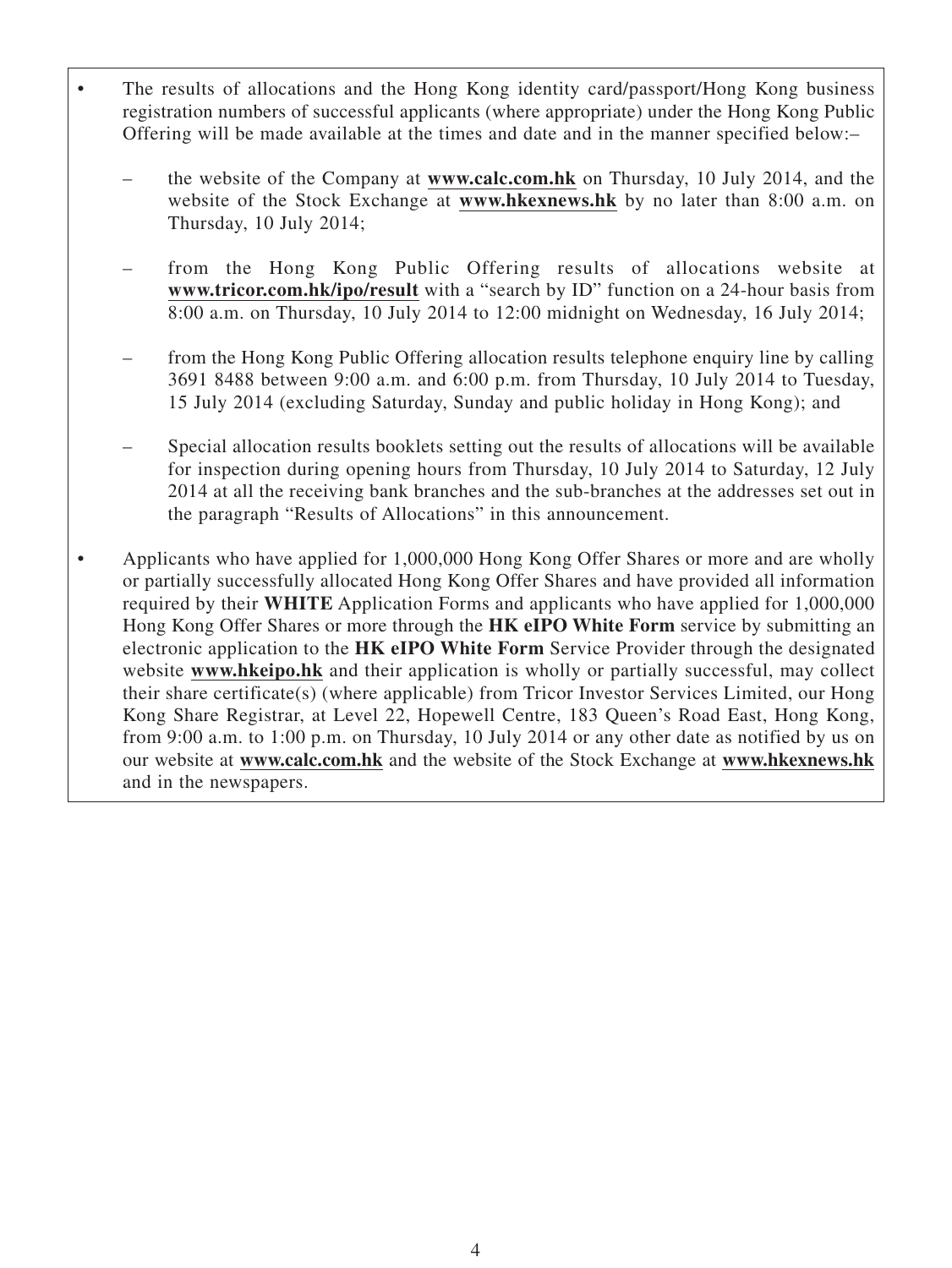- Share certificates for Hong Kong Offer Shares allotted to applicants using **WHITE** Application Forms or **HK eIPO White Form** which are either not available for personal collection or which are available but are not collected in person, are expected to be despatched by ordinary post to those entitled to the address specified in the relevant **WHITE** Application Form or in the relevant application instructions to the **HK eIPO White Form** Service Provider at their own risk on Thursday, 10 July 2014.
- Wholly or partially successful applicants using **YELLOW** Application Forms or by giving electronic application instructions to HKSCC will have their Share certificate(s) issued in the name of HKSCC Nominees and deposited directly into CCASS for credit to their CCASS Investor Participant stock account or the stock account of their designated CCASS Participant as instructed by the applicant in their **YELLOW** Application Form or any designated CCASS Participant giving electronic application instructions on their behalf on Thursday, 10 July 2014, or upon contingency, on any other date determined by HKSCC or HKSCC Nominees.
- Applicants applying through a designated CCASS Participant (other than a CCASS Investor Participant) should check the number of Hong Kong Offer Shares allocated to them with that CCASS Participant.
- Applicants using **WHITE** or **YELLOW** Application Forms who have applied for 1,000,000 Hong Kong Offer Shares or more and have provided all information required by their **WHITE** or **YELLOW** Application Forms may collect their refund cheque(s) (where applicable) from Tricor Investor Services Limited, our Hong Kong Share Registrar, at Level 22, Hopewell Centre, 183 Queen's Road East, Hong Kong, from 9:00 a.m. to 1:00 p.m. on Thursday, 10 July 2014 or any other date as notified by us on our website at **www.calc.com.hk** and the website of the Stock Exchange at **www.hkexnews.hk** and in the newspapers.
- Refund cheques for partially unsuccessful applicants and for surplus application monies in respect of wholly or partially successful applicants using **WHITE** or **YELLOW** Application Forms which are either not available for personal collection or which are available but are not collected in person, are expected to be despatched by ordinary post to those entitled at their own risk on Thursday, 10 July 2014.
- Applicants who have applied through the **HK eIPO White Form** service and paid the application monies from a single bank account, any refund monies will be despatched to their application payment bank account in the form of e-Auto Refund payment instructions on Thursday, 10 July 2014. Applicants who have applied through the **HK eIPO White Form** service and paid the application monies from multiple bank accounts, any refund monies will be despatched to the address as specified on their application instructions to the **HK eIPO**  White Form Service Provider in the form of refund cheque(s) by ordinary post and at their own risk on Thursday, 10 July 2014.
- Refund monies (if any) for applicants giving electronic application instructions to HKSCC via CCASS are expected to be credited to the relevant applicants' designated bank accounts or the designated bank accounts of their brokers or custodians on Thursday, 10 July 2014.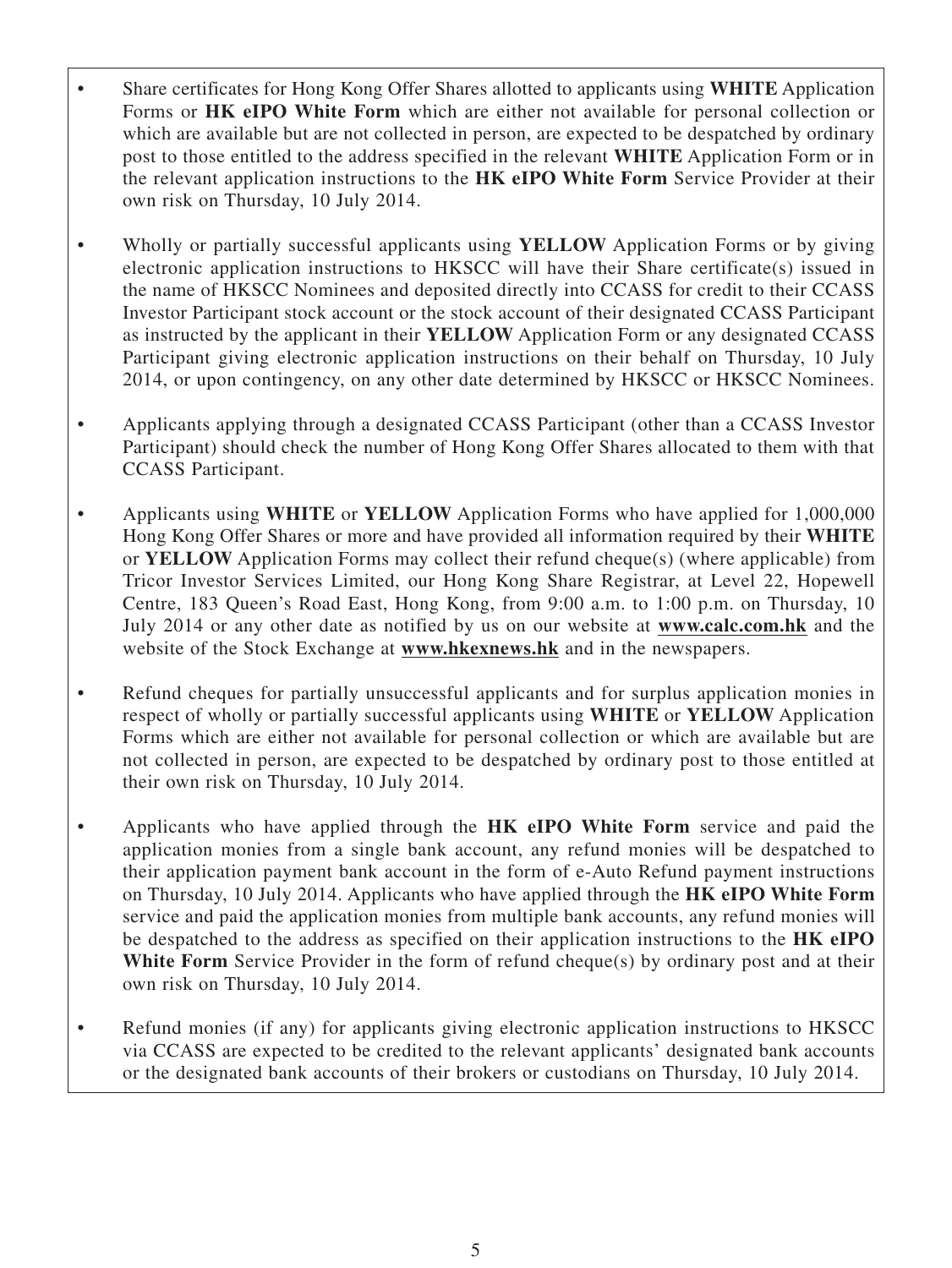- Share certificates issued in respect of the Hong Kong Offer Shares will only become valid certificates of title at 8:00 a.m. on Friday, 11 July 2014, provided that the Global Offering has become unconditional in all respects and the right of termination as described in the section headed "Underwriting – Underwriting Arrangements and Expenses – Hong Kong Public Offering – Grounds for Termination" in the Prospectus has not been exercised.
- The Company will not issue any temporary documents of title in respect of the Hong Kong Offer Shares or any receipts for sums paid on application.
- Dealings in the Shares on the Stock Exchange are expected to commence at 9:00 a.m. on Friday, 11 July 2014. The Shares will be traded in board lots of 500 Shares each. The stock code of the Shares is 01848.

## **OFFER PRICE**

The Offer Price has been determined at HK\$5.53 per Share (exclusive of brokerage of 1%, SFC transaction levy of 0.003% and Stock Exchange trading fee of 0.005%).

## **NET PROCEEDS FROM THE GLOBAL OFFERING**

Based on the Offer Price of HK\$5.53 per Share, the net proceeds from the Global Offering to be received by the Company, after deducting the underwriting fees and the estimated total expenses paid and payable by the Company in relation to the Global Offering, is estimated to be approximately HK\$591.1 million. The Company currently intends to apply such net proceeds as follows:–

- HK\$532.0 million, representing 90% of the total net proceeds from the Global Offering, for aircraft acquisition; and
- HK\$59.1 million, representing 10% of the total net proceeds from the Global Offering, for our working capital purpose.

## **APPLICATIONS AND INDICATIONS OF INTEREST RECEIVED**

The Company announces that at the close of the application lists at 12:00 noon on Friday, 4 July 2014, a total of 998 valid applications pursuant to the Hong Kong Public Offering on **WHITE** and **YELLOW** Application Forms and through giving electronic application instructions to HKSCC via CCASS and to the **HK eIPO White Form** Service Provider under the **HK eIPO White Form** service (**www.hkeipo.hk**) for a total of 25,269,000 Hong Kong Offer Shares were received, representing approximately 1.91 times of the total number of 13,180,000 Hong Kong Offer Shares initially available for subscription under the Hong Kong Public Offering.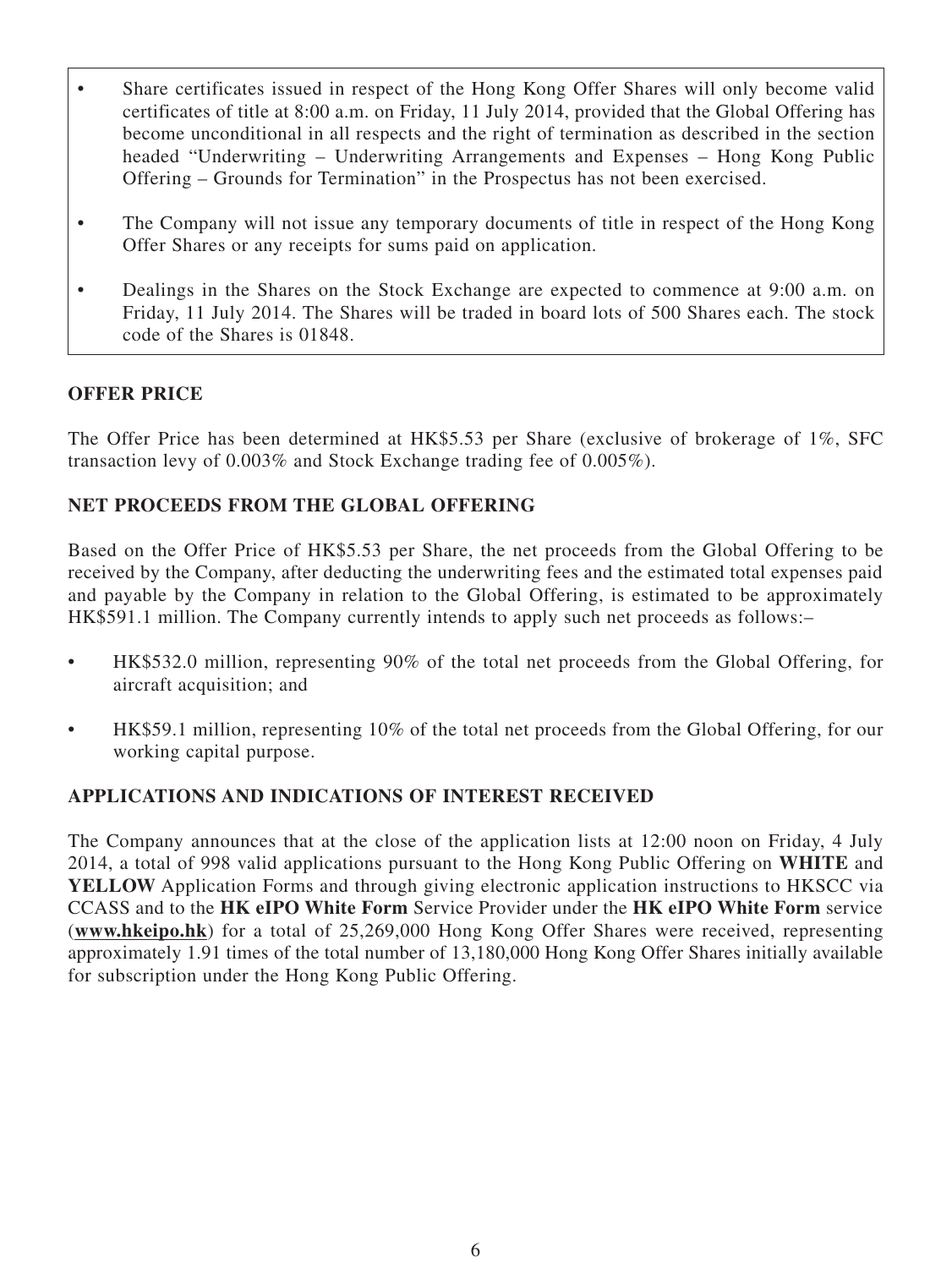- 990 valid applications in respect of a total of 9,269,000 Hong Kong Offering Shares were for the Hong Kong Public Offering with an aggregate subscription amount based on the maximum Offer Price of HK\$7.82 per Offer Share (excluding brokerage of 1.0%, SFC transaction levy of 0.003% and Stock Exchange trading fee of 0.005%) of HK\$5 million or less, representing approximately 1.40 times of the 6,590,000 Hong Kong Offer Shares initially comprised in Pool A; and
- 8 valid applications in respect of a total of 16,000,000 Hong Kong Offer Shares were for the Hong Kong Public Offering with an aggregate subscription amount based on the maximum Offer Price of HK\$7.82 per Offer Share (excluding brokerage of 1.0%, SFC transaction levy of 0.003% and Stock Exchange trading fee of 0.005%) of more than HK\$5 million, representing approximately 2.42 times of the 6,590,000 Hong Kong Offer Shares initially comprised in Pool B.

The final number of Offer Shares allocated to the Hong Kong Public Offering is 13,180,000 Offer Shares, representing 10% of the total number of Offer Shares under the Global Offering.

One application has been rejected due to bounced cheque. No invalid application which is not completed in accordance with the instructions on the Application Forms, no multiple application or suspected multiple application, and no application for more than 50% of the Hong Kong Offer Shares initially available under the Hong Kong Public Offering (that is, more than 6,590,000 Hong Kong Offer Shares) has been identified.

The Hong Kong Offer Shares offered in the Hong Kong Public Offering were conditionally allocated on the basis set forth in the paragraph "Basis of Allotment under the Hong Kong Public Offering" below.

## **INTERNATIONAL OFFERING**

The Company further announces that the Offer Shares initially offered under the International Offering have been moderately over-subscribed. The final number of Offer Shares available under the International Offering comprises 118,620,000 Offer Shares, representing 90% of the total number of Offer Shares under the Global Offering.

The Directors confirm that no Offer Shares under the International Offering have been allocated to applicants who are connected persons of the Company, Directors, existing Shareholders or their respective associates within the meaning of the Listing Rules for their own accounts. The Directors also confirm that the International Offering is in compliance with the placing guidelines for equity securities as set out in Appendix 6 to the Listing Rules, and no placee will, individually, be placed with more than 10% of the enlarged issued share capital of the Company immediately after the Global Offering. As such, the Directors confirm that there will not be any new substantial Shareholder immediately after the Global Offering, and the number of Shares in public hands will satisfy the minimum percentage as required under Rule 8.08 of the Listing Rules.

The Joint Global Coordinators and the Stabilising Manager have advised and confirmed with the Company that no stabilisation activity will be carried out in relation to the Global Offering. No Shares have been over-allocated to the placees under the International Offering and the Stock Borrowing Agreement was not entered into between the Stabilising Manager and FPAM. The Joint Global Coordinators have not, and will not exercise, the Over-allotment Option.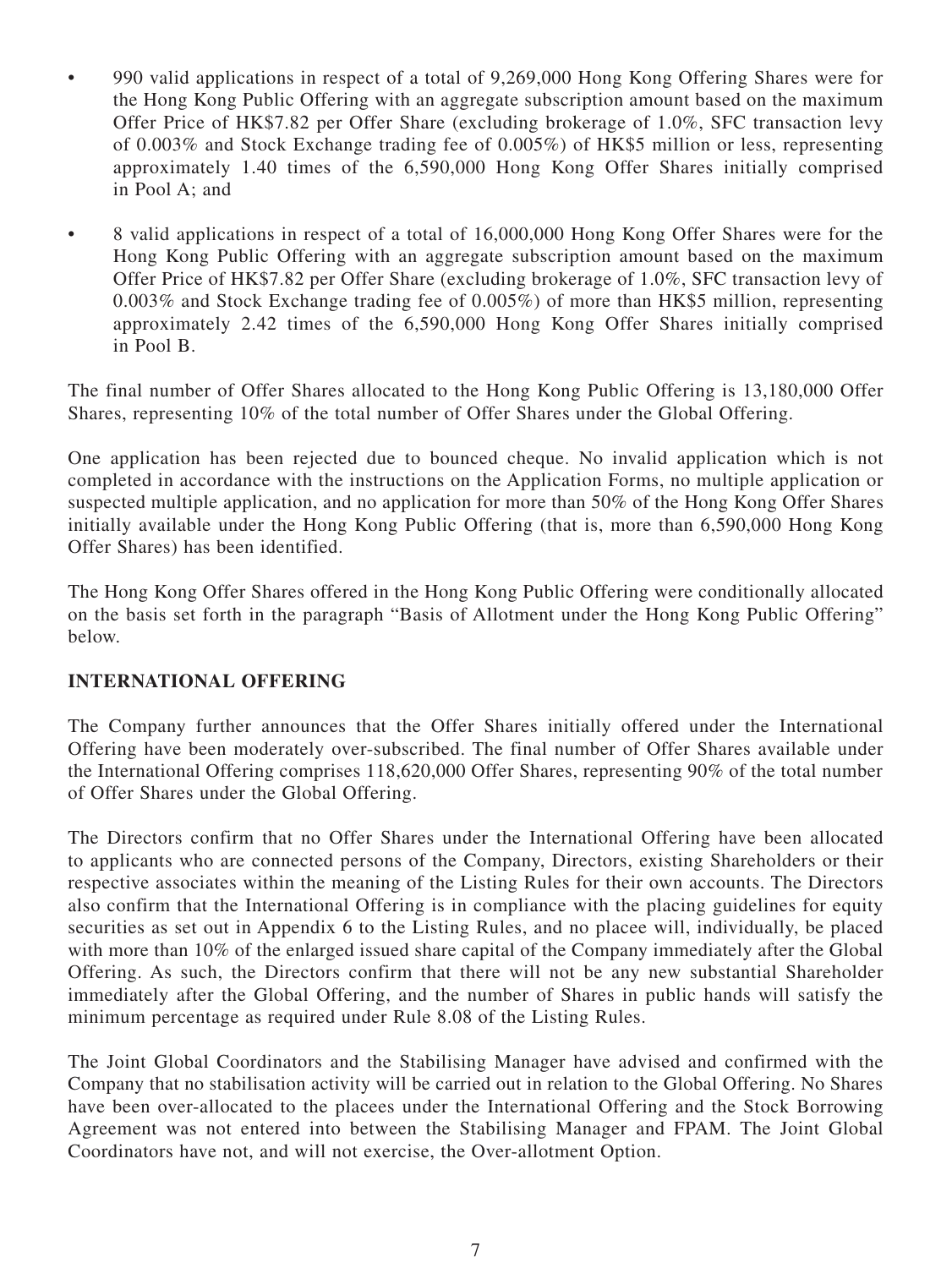#### **BASIS OF ALLOTMENT UNDER THE HONG KONG PUBLIC OFFERING**

Subject to the satisfaction of the conditions set out in the section headed "Structure and Conditions of the Global Offering – The Hong Kong Public Offering" in the Prospectus, valid applications made by the public on **WHITE** and **YELLOW** Application Forms, to the **HK eIPO White Form** Service Provider under the **HK eIPO White Form** service and through giving electronic application instructions to HKSCC via CCASS will be conditionally allocated on the basis set out below:–

### **POOL A**

| Number of<br><b>Hong Kong</b><br><b>Offer Shares</b><br>applied for | <b>Number</b><br>of valid<br>applications | <b>Basic of allocation/ballot</b>                                                 | Approximate<br>percentage<br>allotted of the<br>total number of<br><b>Hong Kong Offer</b><br><b>Shares applied for</b> |
|---------------------------------------------------------------------|-------------------------------------------|-----------------------------------------------------------------------------------|------------------------------------------------------------------------------------------------------------------------|
| 500                                                                 | 252                                       | 500 shares                                                                        | 100.00%                                                                                                                |
| 1,000                                                               | 118                                       | $1,000$ shares                                                                    | 100.00%                                                                                                                |
| 1,500                                                               | 65                                        | 1,000 shares plus 49 out of 65 applicants<br>to receive an additional 500 shares  | 91.79%                                                                                                                 |
| 2,000                                                               | 107                                       | 1,500 shares plus 22 out of 107 applicants<br>to receive an additional 500 shares | 80.14%                                                                                                                 |
| 2,500                                                               | 73                                        | 1,500 shares plus 66 out of 73 applicants<br>to receive an additional 500 shares  | 78.08%                                                                                                                 |
| 3,000                                                               | 32                                        | 2,000 shares plus 20 out of 32 applicants<br>to receive an additional 500 shares  | 77.08%                                                                                                                 |
| 3,500                                                               | 11                                        | 2,500 shares plus 4 out of 11 applicants<br>to receive an additional 500 shares   | 76.62%                                                                                                                 |
| 4,000                                                               | 15                                        | 3,000 shares                                                                      | 75.00%                                                                                                                 |
| 4,500                                                               | $\tau$                                    | 3,000 shares plus 5 out of 7 applicants<br>to receive an additional 500 shares    | 74.60%                                                                                                                 |
| 5,000                                                               | 101                                       | 3,500 shares plus 31 out of 101 applicants<br>to receive an additional 500 shares | 73.07%                                                                                                                 |
| 10,000                                                              | 83                                        | 7,000 shares plus 21 out of 83 applicants<br>to receive an additional 500 shares  | 71.27%                                                                                                                 |
| 20,000                                                              | 52                                        | 14,000 shares                                                                     | 70.00%                                                                                                                 |
| 30,000                                                              | 30                                        | 20,500 shares plus 21 out of 30 applicants<br>to receive an additional 500 shares | 69.50%                                                                                                                 |
| 40,000                                                              | 9                                         | 27,500 shares plus 4 out of 9 applicants<br>to receive an additional 500 shares   | 69.31%                                                                                                                 |
| 50,000                                                              | 15                                        | 34,500 shares plus 3 out of 15 applicants<br>to receive an additional 500 shares  | 69.20%                                                                                                                 |
| 60,000                                                              | $\mathbf{1}$                              | 41,500 shares                                                                     | 69.17%                                                                                                                 |
| 80,000                                                              | $\overline{2}$                            | 55,000 shares plus 1 out of 2 applicants<br>to receive an additional 500 shares   | 69.06%                                                                                                                 |
| 100,000                                                             | $\tau$                                    | 68,500 shares plus 5 out of 7 applicants<br>to receive an additional 500 shares   | 68.86%                                                                                                                 |
| 200,000                                                             | 6                                         | 137,000 shares plus 5 out of 6 applicants<br>to receive an additional 500 shares  | 68.71%                                                                                                                 |
| 300,000                                                             | 1                                         | 206,000 shares                                                                    | 68.67%                                                                                                                 |
| 400,000                                                             | 1                                         | 274,000 shares                                                                    | 68.50%                                                                                                                 |
| 500,000                                                             | 1                                         | 341,500 shares                                                                    | 68.30%                                                                                                                 |
| 600,000                                                             | 1                                         | 408,000 shares                                                                    | 68.00%                                                                                                                 |
|                                                                     |                                           |                                                                                   |                                                                                                                        |

990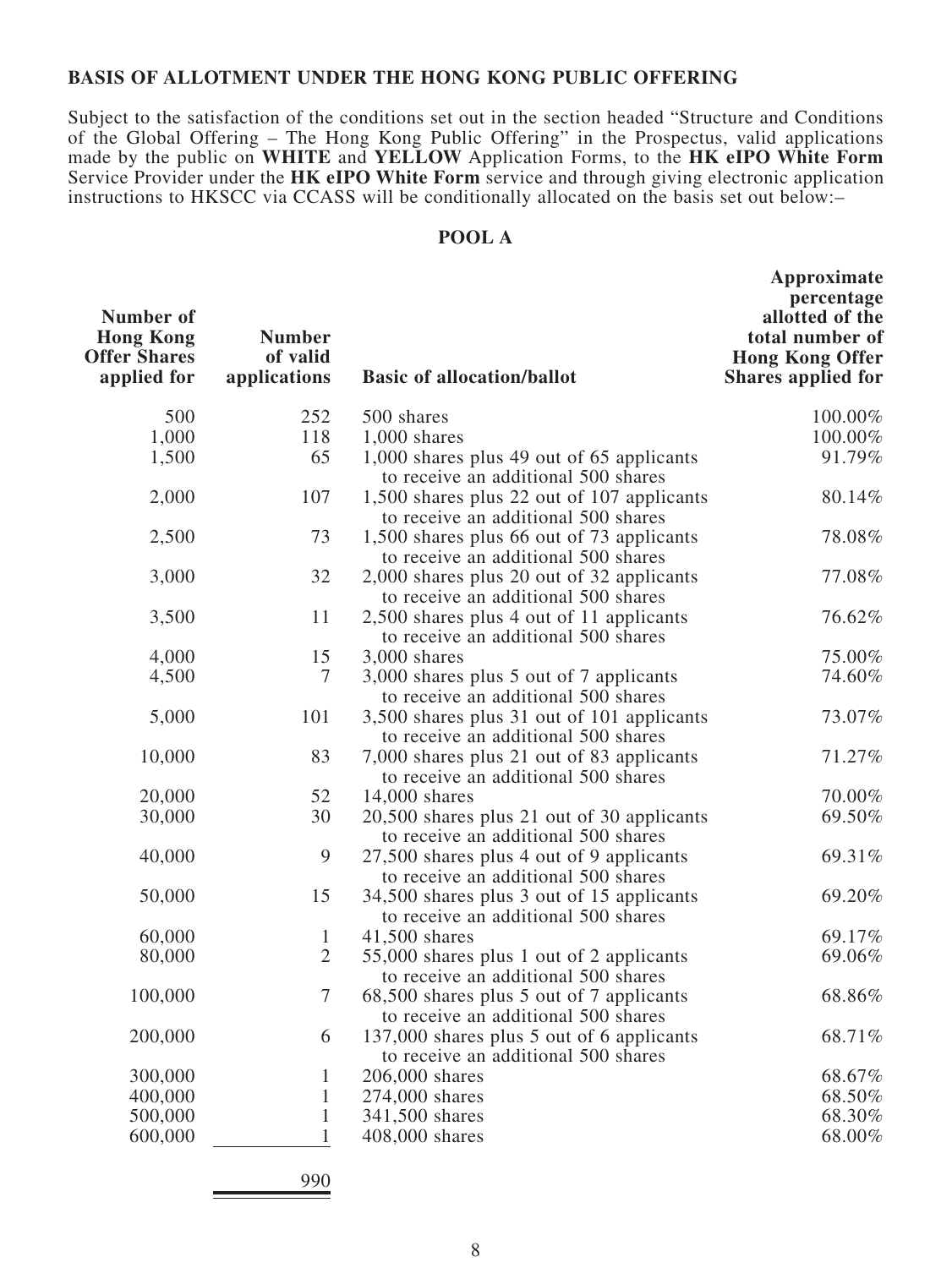#### **Number of Hong Kong Offer Shares applied for Number of valid applications Basic of allocation/ ballot Approximate percentage allotted of the total number of Hong Kong Offer Shares applied for** 1,000,000 5 412,000 shares 41.20% 2,000,000 1 823,500 shares 41.18% 3,000,000 1 1,235,500 shares 41.18% 6,000,000 1 2,471,000 shares 41.18% 8

The final number of Offer Shares comprised in the Hong Kong Public Offering is 13,180,000 Offer Shares, representing 10% of the total number of the Offer Shares under the Global Offering.

The number of Offer Shares comprised in the International Offering is 118,620,000 Offer Shares, representing 90% of the total number of the Offer Shares under the Global Offering.

## **RESULTS OF ALLOCATIONS**

The results of allocations and the Hong Kong identity card/passport/Hong Kong business registration numbers of successful applicants (where appropriate) under the Hong Kong Public Offering will be made available at the times and date and in the manner specified below:–

- the website of the Company at **www.calc.com.hk** on Thursday, 10 July 2014, and the website of the Stock Exchange at **www.hkexnews.hk** by no later than 8:00 a.m. on Thursday, 10 July 2014;
- from the Hong Kong Public Offering results of allocations website at **www.tricor.com.hk/ipo/result** with a "search by ID" function on a 24-hour basis from 8:00 a.m. on Thursday, 10 July 2014 to 12:00 midnight on Wednesday, 16 July 2014;
- from the Hong Kong Public Offering allocation results telephone enquiry line by calling 3691 8488 between 9:00 a.m. and 6:00 p.m. from Thursday, 10 July 2014 to Tuesday, 15 July 2014 (excluding Saturday, Sunday and public holiday in Hong Kong); and

### **POOL B**